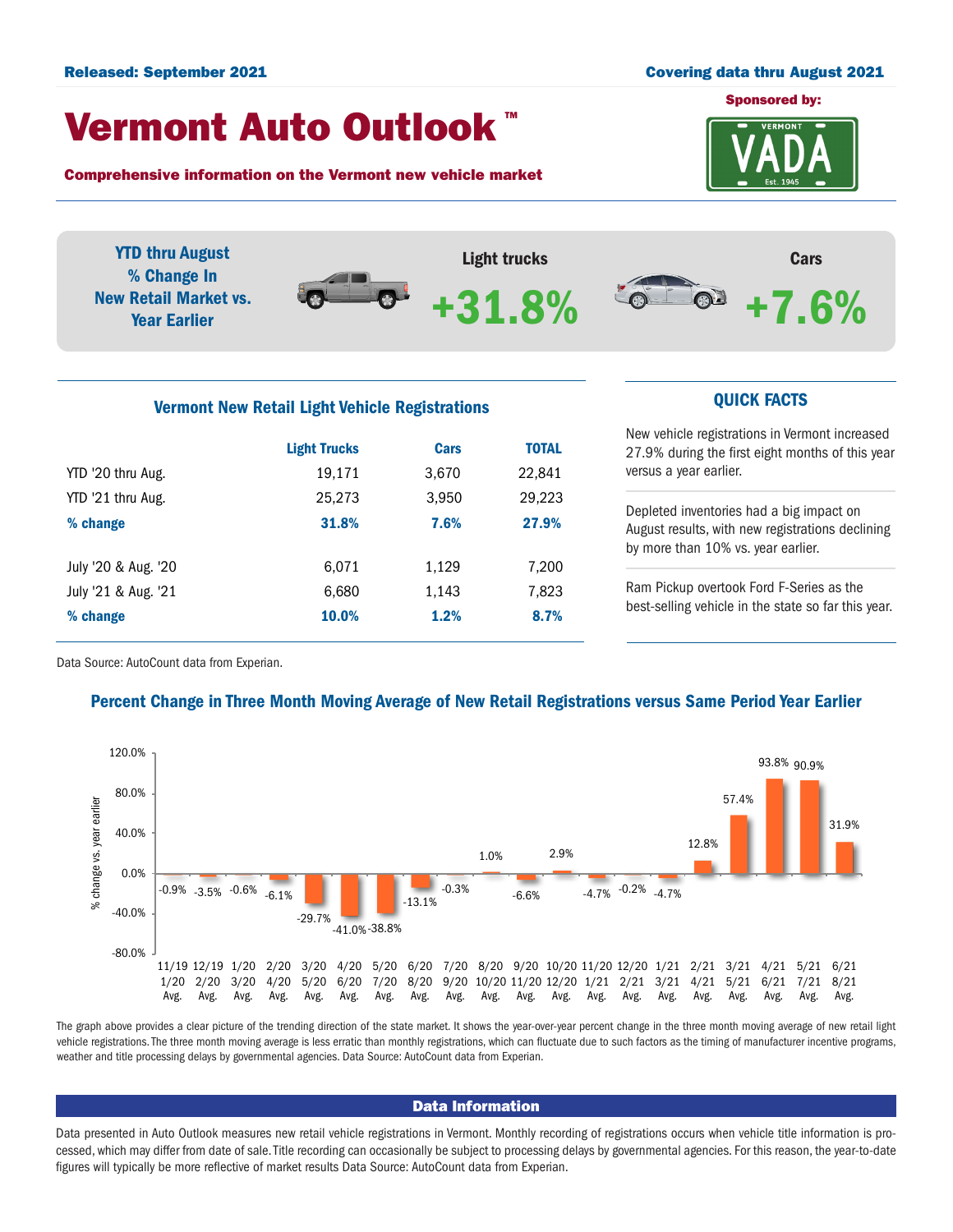## Page 2 Released: September 2021

| <b>Change in New Retail</b><br><b>Light Vehicle Registrations</b><br><b>YTD 2021 thru August vs.</b><br><b>YTD 2020</b> | <b>DOMESTIC</b><br><b>BRANDS</b> | <b>EUROPEAN</b><br><b>BRANDS</b> | <b>JAPANESE</b><br><b>BRANDS</b> | <b>KOREAN</b><br><b>BRANDS</b> |  |
|-------------------------------------------------------------------------------------------------------------------------|----------------------------------|----------------------------------|----------------------------------|--------------------------------|--|
|                                                                                                                         | <b>UP</b><br>24.0%               | <b>UP</b><br>37.9%               | UP<br>28.2%                      | <b>UP</b><br>50.5%             |  |

| Vermont New Retail Car and Light Truck Registrations                    |                |                         |             |           |             |                |          |            |                  |         |  |  |
|-------------------------------------------------------------------------|----------------|-------------------------|-------------|-----------|-------------|----------------|----------|------------|------------------|---------|--|--|
|                                                                         |                | July and Aug. Combined  |             |           |             | YTD thru Aug.  |          | <b>YTD</b> |                  |         |  |  |
|                                                                         | Number         |                         |             |           |             |                |          |            | Market Share (%) |         |  |  |
|                                                                         | of dealers     | 2020                    | 2021        | % chg.    | 2020        | 2021           | % chg.   | 2020       | 2021             | Chg.    |  |  |
| <b>TOTAL</b>                                                            |                | 7,200                   | 7,823       | 8.7%      | 22,841      | 29,223         | 27.9%    |            |                  |         |  |  |
| Cars                                                                    |                | 1,129                   | 1,143       | 1.2%      | 3,670       | 3,950          | 7.6%     | 16.1       | 13.5             | $-2.6$  |  |  |
| Trucks                                                                  |                | 6,071                   | 6,680       | 10.0%     | 19,171      | 25,273         | 31.8%    | 83.9       | 86.5             | 2.6     |  |  |
| <b>Domestic Brands</b>                                                  |                | 3,098                   | 3,212       | 3.7%      | 10,170      | 12,613         | 24.0%    | 44.5       | 43.2             | $-1.4$  |  |  |
| European Brands                                                         |                | 605                     | 715         | 18.2%     | 1,677       | 2,312          | 37.9%    | 7.3        | 7.9              | 0.6     |  |  |
| Japanese Brands                                                         |                | 3,178                   | 3,472       | 9.3%      | 10,069      | 12,906         | 28.2%    | 44.1       | 44.2             | 0.1     |  |  |
| Korean Brands                                                           |                | 319                     | 424         | 32.9%     | 925         | 1,392          | 50.5%    | 4.0        | 4.8              | 0.7     |  |  |
| Acura                                                                   |                | 32                      | 38          | 18.8%     | 89          | 141            | 58.4%    | 0.4        | 0.5              | $0.1\,$ |  |  |
| Alfa Romeo                                                              | 1              | $1\,$                   | 1           | 0.0%      | 6           | 4              | $-33.3%$ | 0.0        | 0.0              | $0.0\,$ |  |  |
| Audi                                                                    | 2              | 86                      | 144         | 67.4%     | 261         | 446            | 70.9%    | 1.1        | 1.5              | $0.4\,$ |  |  |
| <b>BMW</b>                                                              |                | 45                      | 52          | 15.6%     | 109         | 177            | 62.4%    | 0.5        | 0.6              | 0.1     |  |  |
| <b>Buick</b>                                                            | 9              | 94                      | 124         | 31.9%     | 277         | 395            | 42.6%    | 1.2        | 1.4              | $0.1\,$ |  |  |
| Cadillac                                                                | 5              | 8                       | 22          | 175.0%    | 48          | 106            | 120.8%   | 0.2        | 0.4              | 0.2     |  |  |
| Chevrolet                                                               | 13             | 671                     | 627         | $-6.6%$   | 2,416       | 2,611          | 8.1%     | 10.6       | 8.9              | $-1.6$  |  |  |
| Chrysler                                                                | 10             | 15                      | 10          | $-33.3%$  | 46          | 87             | 89.1%    | 0.2        | 0.3              | 0.1     |  |  |
| Dodge                                                                   | 9              | 51                      | 66          | 29.4%     | 146         | 175            | 19.9%    | 0.6        | 0.6              | 0.0     |  |  |
| <b>FIAT</b>                                                             | 1              | 5                       | $\mathbf 0$ | $-100.0%$ | 11          | 6              | $-45.5%$ | 0.0        | 0.0              | 0.0     |  |  |
| Ford                                                                    | 16             | 1,001                   | 788         | $-21.3%$  | 3,120       | 3,559          | 14.1%    | 13.7       | 12.2             | $-1.5$  |  |  |
| Genesis                                                                 | $\mathbf{1}$   | $\pmb{0}$               | 3           |           | 4           | 8              | 100.0%   | 0.0        | 0.0              | $0.0\,$ |  |  |
| <b>GMC</b>                                                              | 9              | 361                     | 427         | 18.3%     | 1,370       | 1,722          | 25.7%    | 6.0        | 5.9              | $-0.1$  |  |  |
| Honda                                                                   | 4              | 642                     | 678         | 5.6%      | 1,762       | 2,381          | 35.1%    | 7.7        | 8.1              | 0.4     |  |  |
| Hyundai                                                                 | 3              | 152                     | 172         | 13.2%     | 361         | 540            | 49.6%    | 1.6        | 1.8              | 0.3     |  |  |
| Infiniti                                                                | $\mathbf 0$    | $\overline{\mathbf{c}}$ | 5           | 150.0%    | $\mathbf 5$ | 11             | 120.0%   | 0.0        | 0.0              | $0.0\,$ |  |  |
| Jaguar                                                                  | $\mathbf{0}$   | 5                       | 2           | $-60.0%$  | 7           | $\overline{7}$ | 0.0%     | 0.0        | 0.0              | 0.0     |  |  |
| Jeep                                                                    | 9              | 461                     | 527         | 14.3%     | 1,303       | 1,975          | 51.6%    | 5.7        | 6.8              | $1.1$   |  |  |
| Kia                                                                     | 3              | 167                     | 249         | 49.1%     | 560         | 844            | 50.7%    | 2.5        | 2.9              | 0.4     |  |  |
| Land Rover                                                              | 0              | 9                       | 19          | 111.1%    | 29          | 67             | 131.0%   | 0.1        | 0.2              | 0.1     |  |  |
| Lexus                                                                   | 0              | 18                      | 21          |           | 35          | 70             | 100.0%   | 0.2        | 0.2              | 0.1     |  |  |
| Lincoln                                                                 | 4              | 10                      | 18          | 80.0%     | 51          | 51             | 0.0%     | 0.2        | 0.2              | $0.0\,$ |  |  |
| Mazda                                                                   | $\overline{2}$ | 112                     | 171         | 52.7%     | 275         | 512            | 86.2%    | 1.2        | 1.8              | 0.5     |  |  |
| Mercedes                                                                | $\mathbf{1}$   | $40\,$                  | 61          | 52.5%     | 101         | 206            | 104.0%   | 0.4        | 0.7              | 0.3     |  |  |
| <b>MINI</b>                                                             | 1              | 21                      | 23          | 9.5%      | 32          | 65             | 103.1%   | 0.1        | 0.2              | 0.1     |  |  |
| Mitsubishi                                                              | 2              | 80                      | 92          | 15.0%     | 256         | 275            | 7.4%     | 1.1        | 0.9              | $-0.2$  |  |  |
| Nissan                                                                  | 5 <sup>1</sup> | 212                     | 313         | 47.6%     | 841         | 984            | 17.0%    | 3.7        | 3.4              | $-0.3$  |  |  |
| Other                                                                   |                | 31                      | 15          | $-51.6%$  | 108         | 40             | $-63.0%$ | 0.5        | 0.1              | $-0.3$  |  |  |
| Porsche                                                                 | $\overline{0}$ | $10\,$                  | 10          | 0.0%      | 20          | 27             | 35.0%    | 0.1        | 0.1              | 0.0     |  |  |
| Ram                                                                     | 6              | 386                     | 533         | 38.1%     | 1,288       | 1,716          | 33.2%    | 5.6        | 5.9              | $0.2\,$ |  |  |
| Subaru                                                                  |                | 944                     | 849         | $-10.1%$  | 3,090       | 3,467          | 12.2%    | 13.5       | 11.9             | $-1.7$  |  |  |
| Tesla                                                                   | 0              | 37                      | 68          | 83.8%     | 99          | 212            | 114.1%   | 0.4        | 0.7              | $0.3\,$ |  |  |
| Toyota                                                                  |                | 1,114                   | 1,295       | 16.2%     | 3,639       | 5,038          | 38.4%    | 15.9       | 17.2             | $1.3\,$ |  |  |
| Volkswagen                                                              |                | 290                     | 284         | $-2.1%$   | 855         | 949            | 11.0%    | 3.7        | 3.2              | $-0.5$  |  |  |
| Volvo                                                                   | $\overline{2}$ | 87                      | 116         | 33.3%     | 221         | 349            | 57.9%    | 1.0        | 1.2              | 0.2     |  |  |
| Source: AutoCount data from Experian<br>Top ten brands are shaded grey. |                |                         |             |           |             |                |          |            |                  |         |  |  |

At Auto Outlook, we strive to provide accurate analyses based upon the data available to us. Auto Outlook can make no representation or warranty with respect to the accuracy or completeness of the data we provide or the projections that we make based upon such data. Auto Outlook expressly disclaims any such warranties, and undue reliance should not be placed on any analysis. Auto Outlook undertakes no obligation to revise any forecasts or analyses, whether as a result of any new data, the occurrence of future events, or otherwise.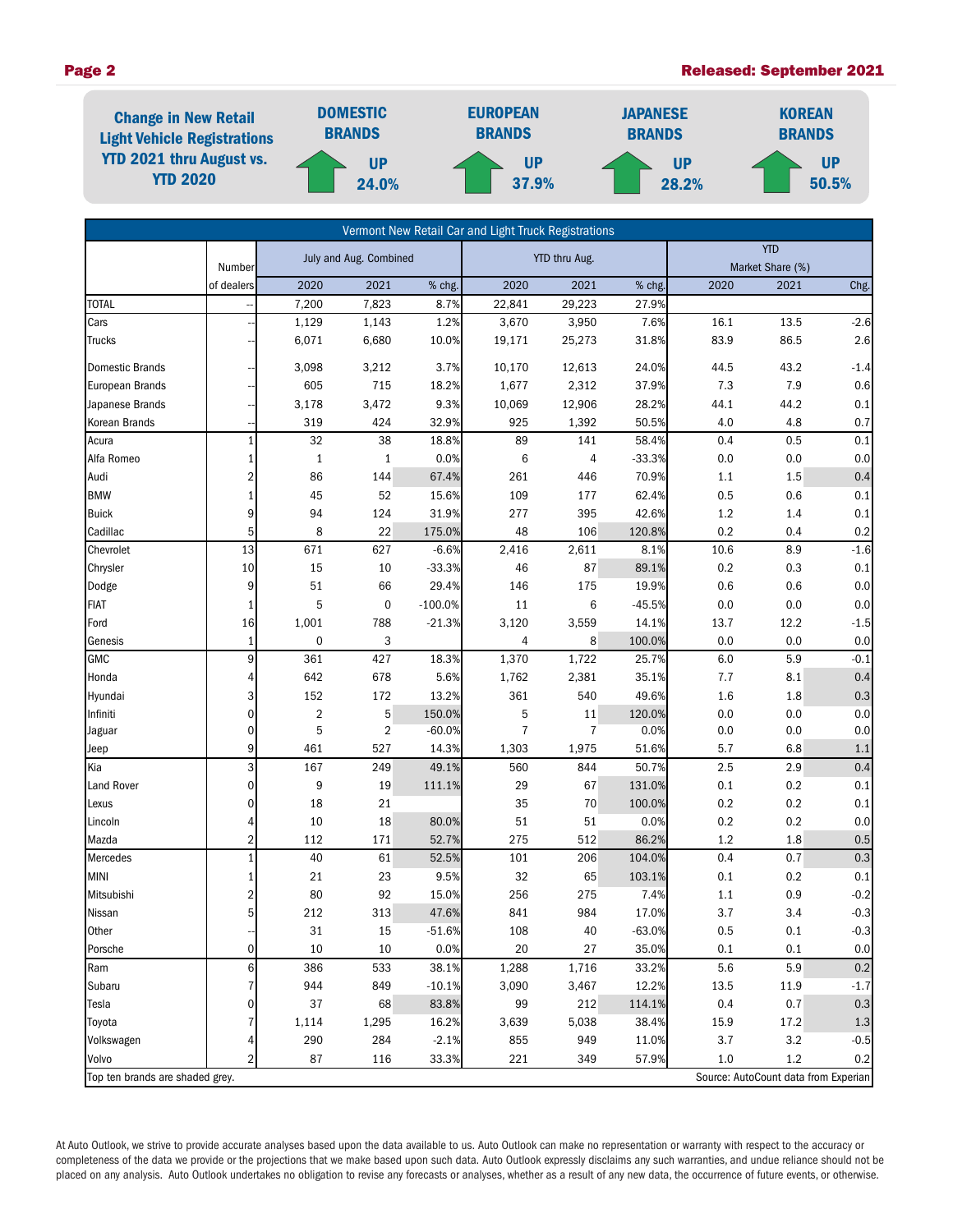

## Percent Change in Brand Registrations YTD 2021 thru August vs. YTD 2020 (Top 25 selling brands)



# Vermont Market Share YTD 2021 thru August (Top 25 selling brands in state)





Registrations increased by more than 70% for Cadillac, Tesla, Mercedes, Lexus, Chrysler, Mazda, and Audi



Toyota, Ford, Subaru, Chevrolet, and Honda were market share leaders in Vermont

Data Source: AutoCount data from Experian.

Attribution notice: Any material quoted must be attributed to Vermont Auto Outlook, published by Auto Outlook, Inc. on behalf of the Vermont Vehicle and Automotive Distributors Association. Data source must also be shown as "Data Source: AutoCount Data from Experian." Please contact the association with any questions or comments regarding the publication.